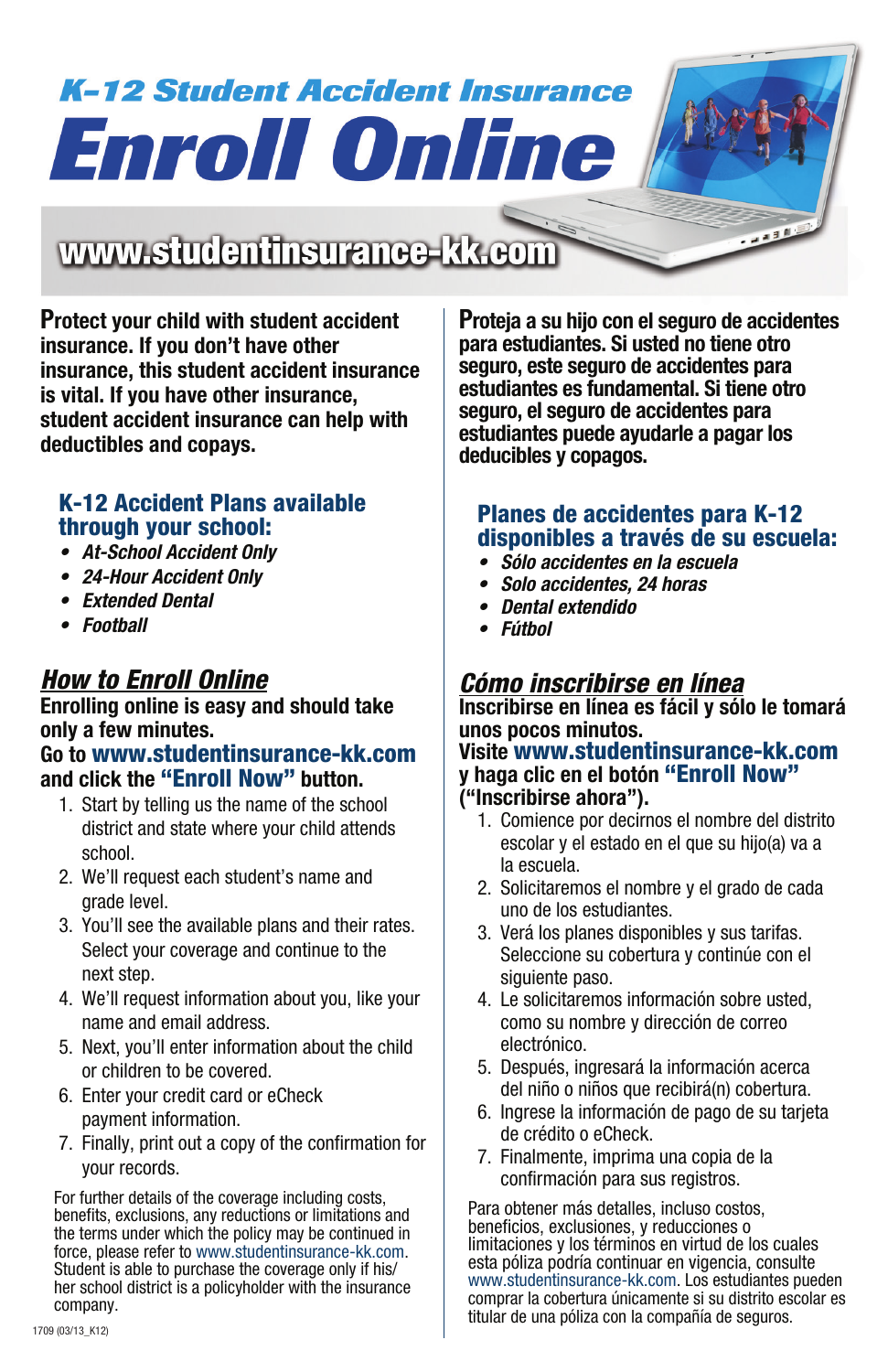## **2021/2022 Kentucky Voluntary Student Accident Insurance**

**Underwritten By: Axis Insurance Company Administered By: K&K Insurance Group, Inc.**

## **Coverage Plans and Rates**

| <b>24-Hour Accident</b>                                                                          |             |          |
|--------------------------------------------------------------------------------------------------|-------------|----------|
| Around-the-clock. Before, during and after school. Weekends, vacation and all summer including   | Low Option  | \$112.00 |
| summer school. School sponsored and extracurricular sports excluding High School Football        | High Option | \$165.00 |
| 24-Hour Accident (Summer Only Coverage)                                                          |             |          |
| Summer begins on the first day after the school year ends. Summer ends the first day of the next | Low Option  | \$39.00  |
| school year.                                                                                     | High Option | \$51.00  |
| <b>At-School Accident</b>                                                                        |             |          |
| During the regular school term, on school premises while school is in session. Direct and        | Low Option  | \$30.00  |
| uninterrupted travel to and from home and scheduled classes. School Sponsored and                | High Option | \$38.00  |
| supervised activities and sports excluding High School Football. Travel to and from school       |             |          |
| sponsored and supervised activities and sports while in a school furnished or approved vehicle.  |             |          |
| <b>Extended Dental (Accident Only)</b>                                                           |             |          |
| Supplemental coverage extended to students with At-School, 24-Hour or Football Coverage –        |             |          |
| Limited to Covered Person's policy effective dates and accident only coverage option selected.   |             |          |
| Replaces standard dental coverage with coverage of 80% of Reasonable Charges to a maximum        |             |          |
| limit of \$10,000 per policy term.                                                               |             |          |
| <b>High School Football</b>                                                                      | Low Option  | \$176.00 |
| Play or practice of regularly scheduled football.                                                | High Option | \$293.00 |
| <b>High School Football (Spring Only)</b>                                                        |             |          |
| For new players who participate in spring training and not already insured under Football        | Low Option  | \$76.00  |
| Coverage. Sports seasons are defined by your state high school athletic association.             | High Option | \$124.00 |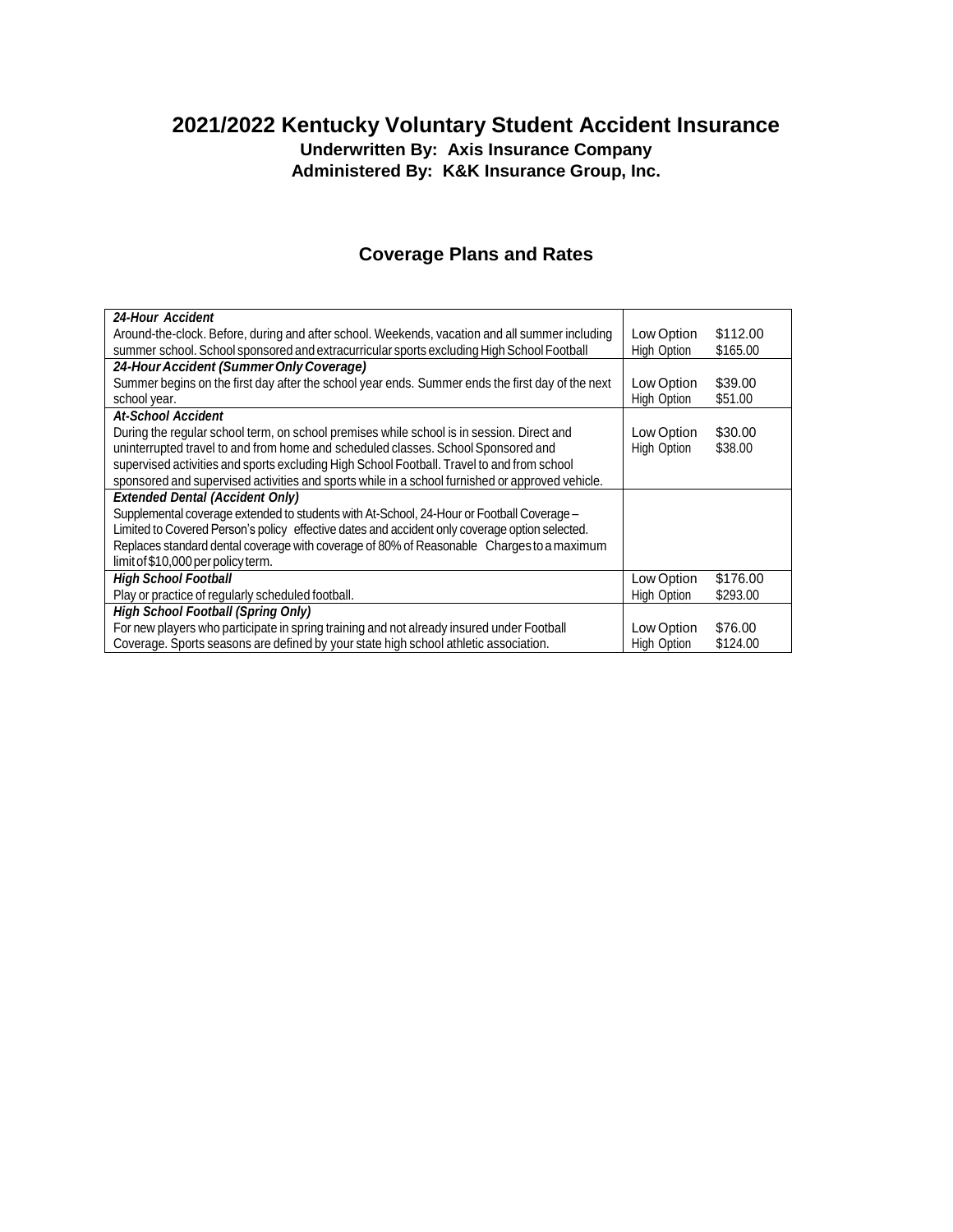## **Accident Medical Benefit**

## **Scope of Coverage Applicable to Accident Medical Benefits**

Any benefit limits and benefit percentages apply, unless otherwise specified, on a per Insured Person – per Covered Loss basis. Any applicable Deductibles must be satisfied within the time periods specified before benefits are payable.

Full Excess Medical Expense

| Total Maximum for all Accident Medical Benefits                                                         | \$25,000                                                                |
|---------------------------------------------------------------------------------------------------------|-------------------------------------------------------------------------|
| First Covered Expenses must be incurred within                                                          | 60 days after the Covered Accident                                      |
| <b>Benefit Period</b><br>Deductible                                                                     | 52 weeks from the date of the Covered Accident<br>\$0                   |
| Deductible applies to<br>Deductible must be satisfied within                                            | each Covered Accident<br>52 weeks from the date of the Covered Accident |
| <b>Low Option</b><br><b>Inpatient Hospital Services</b><br>Room and Board Expenses<br>Semi-Private Room | Up to \$150 per day                                                     |

**Miscellaneous Expenses** Physician's Visits (limited to one visit per day)

**Ambulatory Medical Center 1.000 maximum Emergency Room Treatment** (treatment must be

rendered within 72 hours from the time of the injury)

\$600 maximum per day \$40 first day/\$25 each subsequent day

\$150 maximum

Surgery **\$1,000 maximum** 

 \*Allowance is calculated: 100% of Usual and Customary Charges for the 1st procedure, 50% of Usual and Customary Charges for the 2<sup>nd</sup> procedure, and 25% of Usual and Customary Charges for each additional procedure when performed through different incisions/portals.

Assistant Surgeon 100% of Usual and Customary Charges

\*Allowance is calculated: 20% of the surgical maximum for the surgery performed as indicated above.

Anesthesia and its Administration 100% of Usual and Customary Charges

\*Allowance is calculated: 20% of the surgical maximum for the surgery performed as indicated above.

Outpatient Physician Visits (limited to one visit per day)

\$40 first day/\$25 each subsequent day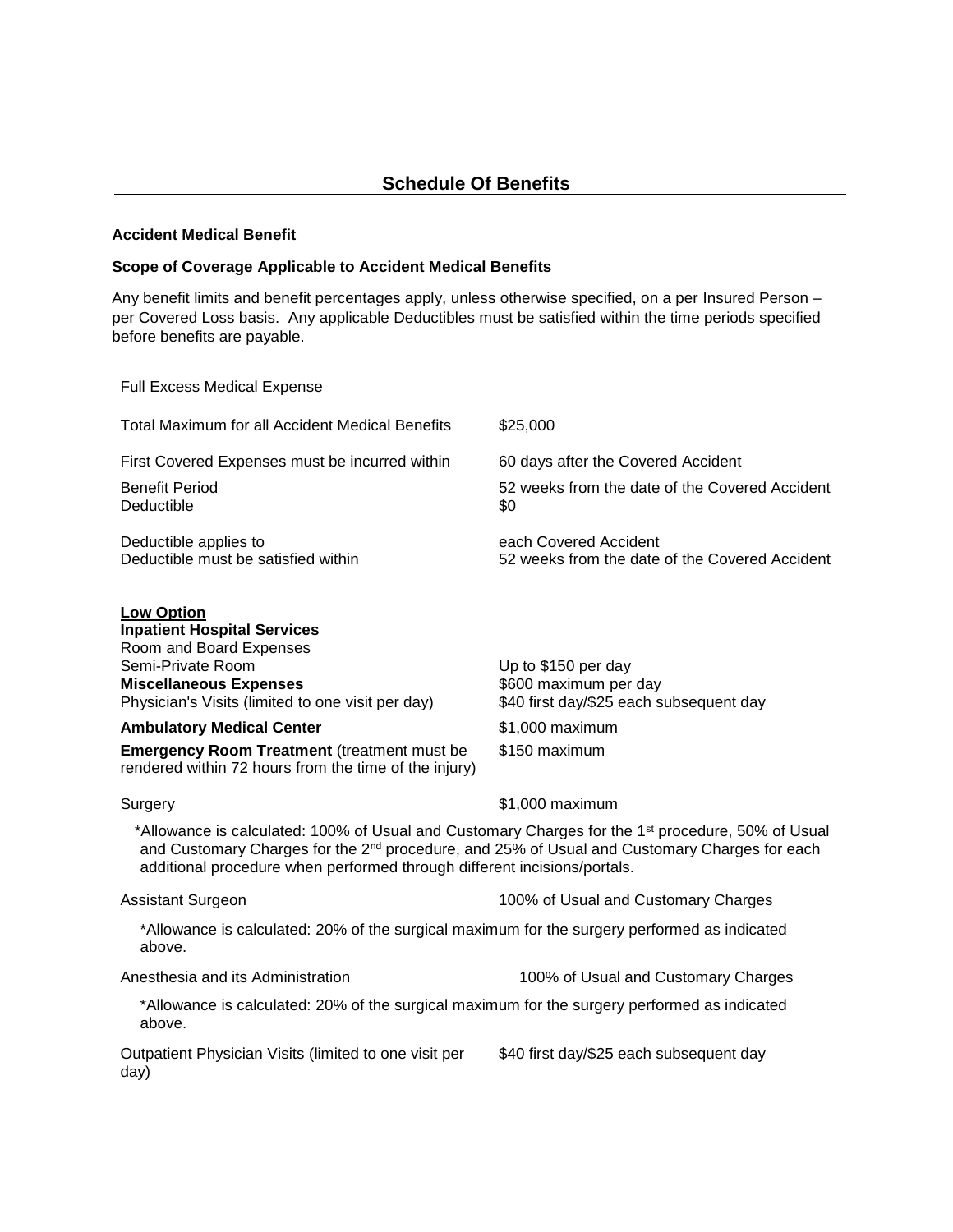| <b>Outpatient X-ray</b><br><b>Outpatient Diagnostic Imaging Services</b><br><b>Outpatient Laboratory</b><br>Outpatient Physiotherapy (limited to one visit per<br>day)<br>(includes acupuncture; microthermy; manipulation;<br>diathermy; massage therapy; heat treatment; and<br>ultrasonic treatment) | \$200 maximum<br>\$300 maximum<br>\$50 maximum<br>\$30 first day/\$20 each subsequent day, 5 day<br>maximum  |  |  |
|---------------------------------------------------------------------------------------------------------------------------------------------------------------------------------------------------------------------------------------------------------------------------------------------------------|--------------------------------------------------------------------------------------------------------------|--|--|
| <b>Ambulance Services (Air and Ground)</b><br><b>Medical Equipment Rental</b><br>(Includes Orthopedic devices)                                                                                                                                                                                          | \$300 maximum<br>\$75 maximum                                                                                |  |  |
| <b>Dental Services</b><br><b>Prescription Drugs</b><br><b>Consultant</b><br><b>Replacement of Eye Glasses, Contact Lenses or</b><br><b>Hearing Aids</b>                                                                                                                                                 | \$10,000 maximum per policy term<br>\$75 maximum<br>\$200 maximum<br>100% of Usual and Customary Charges     |  |  |
| <b>High Option</b><br><b>Inpatient Hospital Services</b><br>Room and Board Expenses<br>Semi-Private Room<br><b>Miscellaneous Expenses</b><br>Physician's Visits (limited to one visit per day)                                                                                                          | 80% of Usual and Customary Charges<br>\$1,200 maximum per day<br>\$60 first day/\$40 each subsequent day     |  |  |
| <b>Ambulatory Medical Center</b>                                                                                                                                                                                                                                                                        | \$1,200 maximum                                                                                              |  |  |
| <b>Emergency Room Treatment (treatment must be</b><br>rendered within 72 hours from the time of the injury)                                                                                                                                                                                             | \$300 maximum                                                                                                |  |  |
| Surgery                                                                                                                                                                                                                                                                                                 | \$1,200 maximum                                                                                              |  |  |
| *Allowance is calculated: 100% of Usual and Customary Charges for the 1 <sup>st</sup> procedure, 50% of Usual<br>and Customary Charges for the 2 <sup>nd</sup> procedure, and 25% of Usual and Customary Charges for each<br>additional procedure when performed through different incisions/portals.   |                                                                                                              |  |  |
| <b>Assistant Surgeon</b>                                                                                                                                                                                                                                                                                | 100% of Usual and Customary Charges                                                                          |  |  |
| *Allowance is calculated: 25% of the surgical maximum for the surgery performed as indicated<br>above.                                                                                                                                                                                                  |                                                                                                              |  |  |
| Anesthesia and its Administration                                                                                                                                                                                                                                                                       | 100% of Usual and Customary Charges                                                                          |  |  |
| *Allowance is calculated: 25% of the surgical maximum for the surgery performed as indicated<br>above.                                                                                                                                                                                                  |                                                                                                              |  |  |
| Outpatient Physician Visits (limited to one visit per<br>day)                                                                                                                                                                                                                                           | \$60 first day/\$40 each subsequent day                                                                      |  |  |
| <b>Outpatient X-ray</b><br><b>Outpatient Diagnostic Imaging Services</b><br><b>Outpatient Laboratory</b><br>Outpatient Physiotherapy (limited to one visit per<br>day)<br>(includes acupuncture; microthermy; manipulation;<br>diathermy; massage therapy; heat treatment; and<br>ultrasonic treatment) | \$600 maximum<br>\$600 maximum<br>\$300 maximum<br>\$60 first day/\$40 each subsequent day, 5 day<br>maximum |  |  |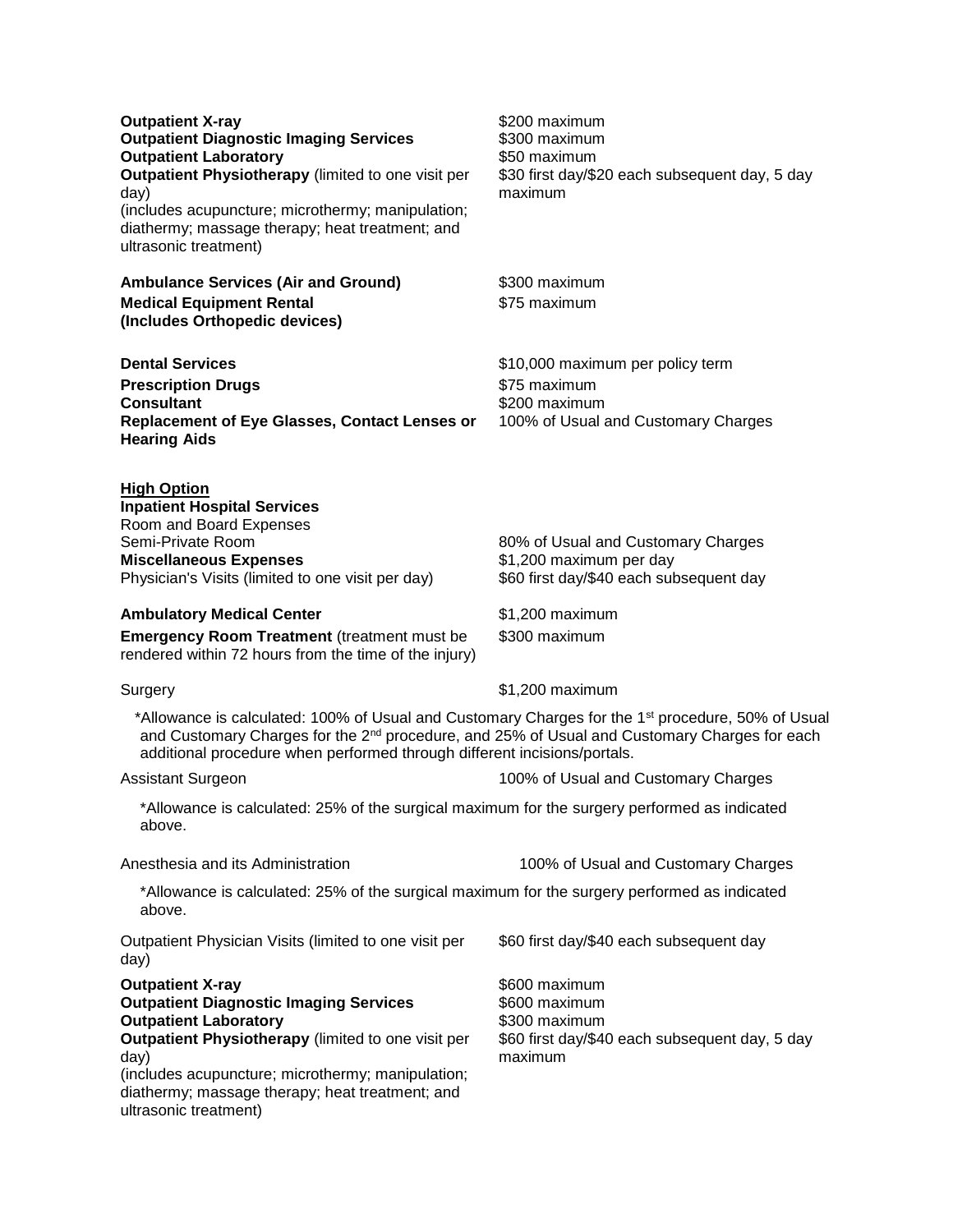Ambulance Services (Air and Ground) \$800 maximum **Medical Equipment Rental (Includes Orthopedic devices)**

\$140 maximum

**Dental Services but all the state of the state of the state of the state of \$10,000 maximum per policy term Prescription Drugs Consultant Replacement of Eye Glasses, Contact Lenses or Hearing Aids**

\$200 maximum \$400 maximum 100% of Usual and Customary Charges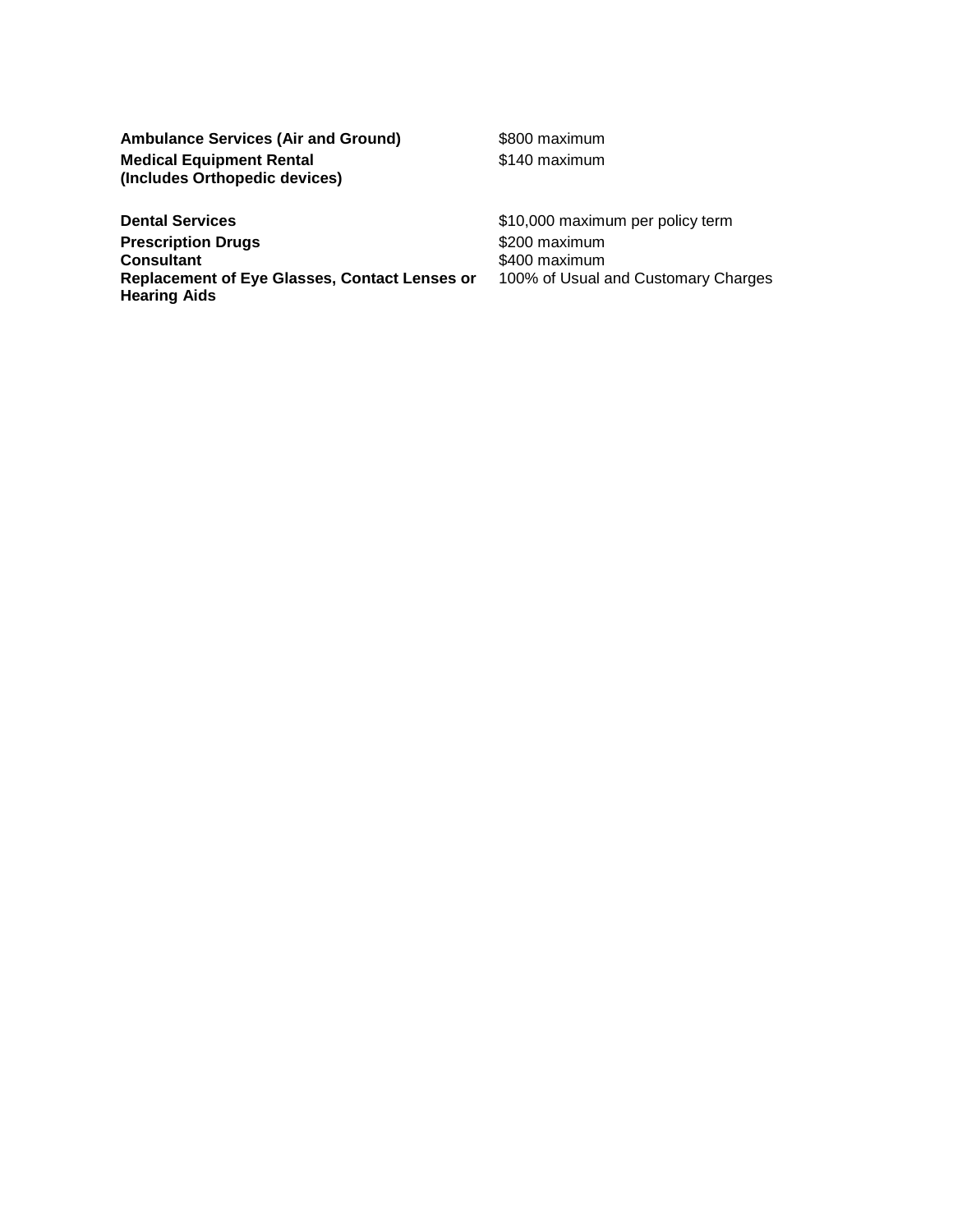Covered Loss must occur within 365 days of the Covered Accident. Not more than the Aggregate Limit of \$500,000 will be paid for all Covered Losses, Covered Accidents and Covered Injuries suffered by all Insured Persons as the result of any one Covered Accident that occurs under one of the Conditions of Coverage. This Aggregate Limit is payable only once, should more than one Condition of Coverage apply. We will pay the greater amount. If this amount does not allow all Insured Persons to be paid the amounts this Policy otherwise provides, the amount paid will be the proportion of the Insured Person's loss to the total of all losses, multiplied by the Aggregate Limit.

| <b>COVERED LOSS</b>                             | <b>BENEFIT AMOUNT</b> |
|-------------------------------------------------|-----------------------|
| Loss of Life                                    | \$10,000              |
| Loss of Two or More Hands or Feet               | \$10,000              |
| Loss of Sight of Both Eyes                      | \$10,000              |
| Loss of Speech and Hearing (in Both Ears)       | \$10,000              |
| Loss of One Hand or Foot and Sight in One Eye   | \$10,000              |
| Loss of One Hand or Foot                        | \$5,000               |
| Loss of Sight in One Eye                        | \$5,000               |
| Loss of Speech                                  | \$5,000               |
| Loss of Hearing (in Both Ears)                  | \$5,000               |
| Loss of Hearing in One Ear                      | \$2,500               |
| Loss of Thumb and Index Finger of the same Hand | \$2,500               |
| Exposure and Disappearance                      | Included              |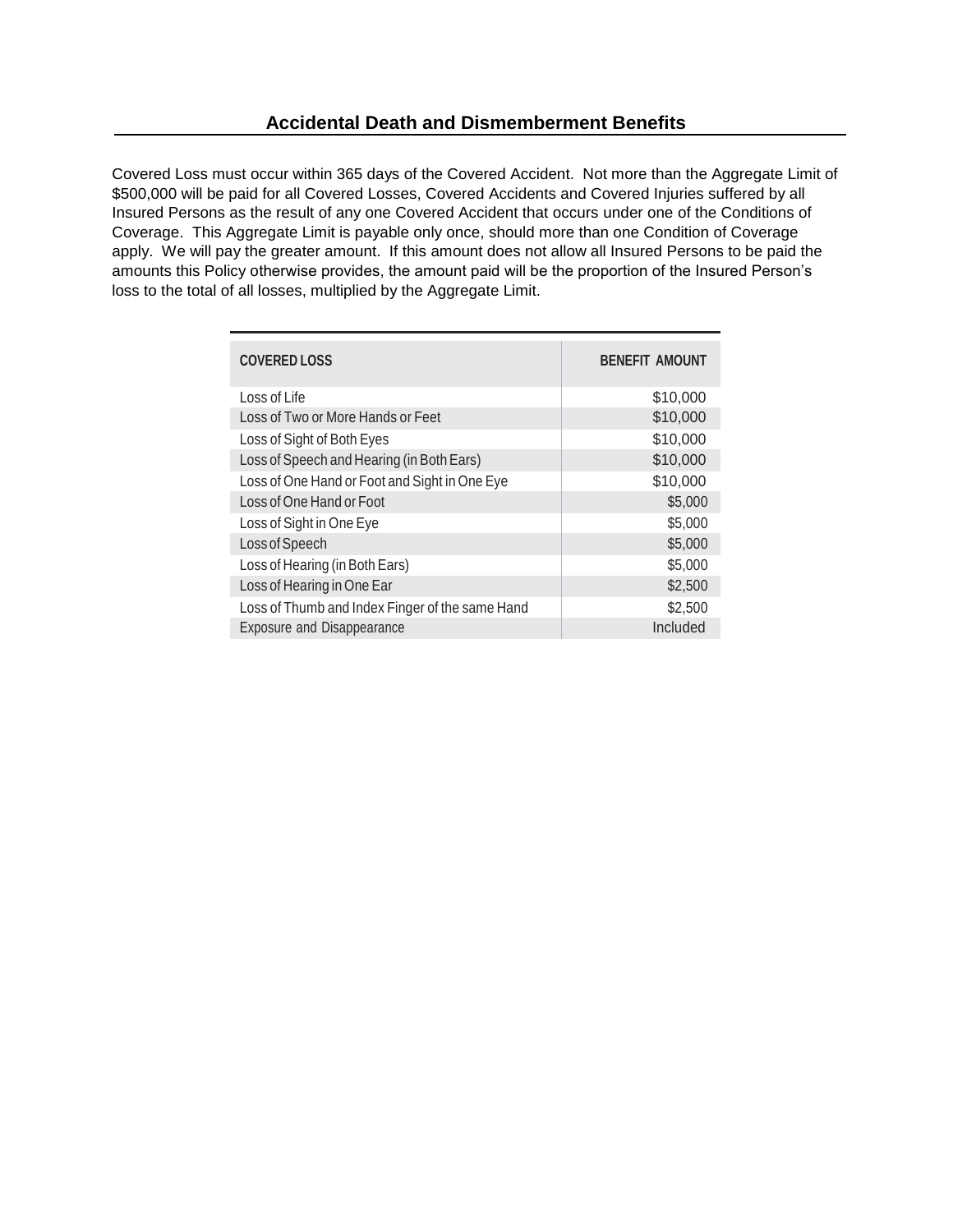## **COMMON EXCLUSIONS**

In addition to any benefit or coverage specific exclusion, benefits will not be paid for any loss which directly or indirectly, in whole or in part, is caused by or results from any of the following unless coverage is specifically provided for by name in the Description of Benefits Section or Conditions of Coverage Section:

- 1. intentionally self-inflicted injury, suicide, or any attempt while sane or insane;
- 2. commission or attempt to commit a felony or an assault;
- 3. commission of or active participation in a riot or insurrection;
- 4. declared or undeclared war or act of war or any act of declared or undeclared war unless specifically provided by this Policy;
- 5. flight in, boarding or alighting from an Aircraft, except as a passenger on a regularly scheduled commercial airline;
- 6. travel in any Aircraft owned, leased operated or controlled by the Policyholder, or any of its subsidiaries or affiliates. An Aircraft will be deemed to be "controlled" by the Policyholder if the Aircraft may be used as the Policyholder wishes for more than 10 straight days, or more than 15 days in any year;
- 7. sickness, disease, bodily or mental infirmity, bacterial or viral infection or medical or surgical treatment thereof, (including exposure, whether or not Accidental, to viral, bacterial or chemical agents) whether the loss results directly or non directly from the treatment except for any bacterial infection resulting from an Accidental external cut or wound or Accidental ingestion of contaminated food;
- 8. voluntary ingestion of any narcotic, drug, poison, gas or fumes, unless prescribed or taken under the direction of a Physician and taken in accordance with the prescribed dosage;
- 9. injuries compensable under Workers' Compensation law or any similar law;
- 10. operating any type of vehicle or Conveyance while under the influence of alcohol or any drug, narcotic or other intoxicant including any prescribed drug for which the Insured Person has been provided a written warning against operating a vehicle or Conveyance while taking it. Under the influence of alcohol, for purposes of this exclusion, means intoxicated, as defined by the motor vehicle laws of the state in which the Covered Loss occurred;
- 11. the Insured Person's intoxication. The Insured Person is conclusively deemed to be intoxicated if the level in His blood exceeds the amount at which a person is presumed, under the law of the locale in which the accident occurred, to be under the influence of alcohol if operating a motor vehicle, regardless of whether He is in fact operating a motor vehicle, when the injury occurs. An autopsy report from a licensed medical examiner, law enforcement officer's report, or similar items will be considered proof of the Insured Person's intoxication;
- 12. an Accident if the Insured Person is the operator of a motor vehicle and does not possess a valid motor vehicle operator's license, unless: (a) the Insured Person holds a valid learners permit and (b) the Insured Person is receiving instruction from a driver's education instructor;
- 13. aggravation, during a Covered Activity, of an injury the Insured Person suffered before participating in that Covered Activity unless the Company receives a written medical release from the Insured Person's Physician;
- 14. participating in any hazardous activities, including the sports of snowmobile, ATV (all terrain or similar type wheeled vehicle), personal watercraft, sky diving, scuba diving, skin diving, hang gliding, cave exploration, bungee jumping, parachute jumping or moutain climbing;
- 15. medical or surgical treatment, diagnostic procedure, administration of anesthesia, or medical mishap or negligence, including malpractice unless it occurs during treatment of a Covered Injury; or
- 16. benefits will not be paid for services or treatment rendered by any person who is:
	- a. employed or retained by the Policyholder;
	- b. living in the Insured Person's household;